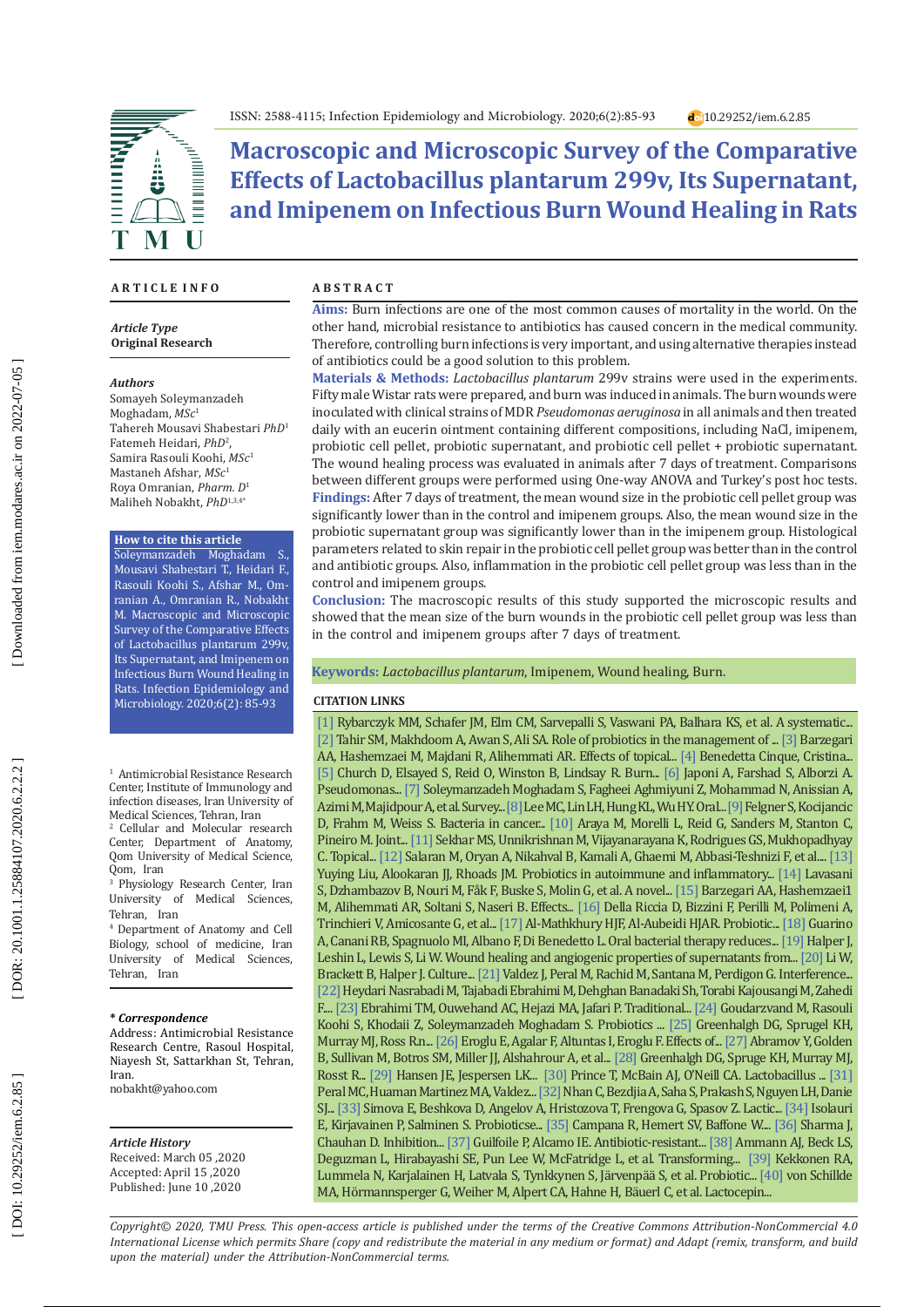### **Introduction**

Burn wounds are always a threat to human health and may lead to inability or even death [1]. Burn wound infections could cause tissue necrosis if not treated well [2-3]. Skin is a natural barrier to invasive pathogens. In burns, the skin barrier is damaged, and the pathogens are ready to enter the wound and colonize it  $[2]$ . This is especially important when invaders are bacteria that are also resistant to antibiotics [3]. Some of the most common microorganisms colonizing and infecting burn wounds include *Staphylococcus aureus*, *Pseudomonas aeruginosa*, and fungal pathogens [4-5]. *P. aeruginosa* is a major opportunistic human pathogen<br>which has acquired antimicrobial which has acquired antimicrobial resistance properties [5-6]. Today, multidrug resistance in bacteria is a sever threat to public health worldwide, and the widespread use of antibiotics play a key role in the appearance of resistance  $[7]$ . Given the increase in antibiotic the increase in antibiotic resistance and long duration of burn wound healing, it is important to find new methods such as bacterial therapy for treatment in order to be able to both prevent and heal wounds [3, 6] and also to control drug-resistant infections and improve wound healing. The use of bacteria, especially probiotics, in the treatment of some diseases has attracted much attention  $[8-9]$ . Probiotics are live microorganisms that are useful and safe [10] and could boost the immune system; also, the main metabolites produced by probiotics have anti-inflammatory effects  $\left[11^{-13}\right]$ . The role of probiotics in controlling both chronic inflammatory diseases and burn infections has been approved in some studies  $[4, 14-16]$ . In addition, probiotics could eliminate probiotics could eliminate<br>c microbes and improve pathogenic wound healing <sup>[12]</sup>. *Lactobacilli* are non-<br>pathogenic, Gram-positive bacteria pathogenic, Gram-positive<br>classified as lactic acid acid-producing probiotics [17]. Some studies have shown that some strains of probiotics may be useful in wound healing [18]. Research has shown that *Lactobacillus* supernatants

**86**

promote inflammatory responses and angiogenesis and also stimulate proliferation of embryonic cells during the tissue repair in rodents [17, 19-20]. *L. plantarum* and its products have antibacterial properties and could inhibit growth of pathogenic microbes such as *P. aeruginosa* [4, 12] . It has been shown that probiotic therapy could stop bacterial growth after treatment [4]. In addition *L. plantarum* does not produce virulence factor and easily surrenders to the host defenses  $[21]$ . Also, some studies have indicated its role in accelerating wound healing process [4, 22-23].

**Objectives**: In this study, the macroscopic and microscopic effects of *L. plantarum* ointment were investigated on infectious burn dermal wound healing in rats.

### **Materials and methods**

**Probiotic preparation:** In this study, the probiotic *L. plantarum* 299v *(DSM9843)* was used in the experiments. It was incubated in the De Man, Rogosa and Sharpe (MRS) broth medium anaerobically at 37 °C for 48 to 72 hrs. After growth in MRS broth medium, in order to ensure the purity of probiotic, it was transferred to the MRS agar medium. Then a dilution of  $1.5 \times 10^9$  CFU/mL of bacterium was prepared and kept in sterile conditions at  $4^{\circ}$ C [24].

**Probiotic supernatant preparation:** For preparation of probiotic supernatant, the dilution of  $1.5 \times 10^9$  CFU/mL of bacterium was centrifuged at 4000 rpm for 10 min. Supernatant and pellet were separated, and the upper liquid was filtered using a 0.22 μ-pore-size filter paper to make sure there is no probiotic. Eventually, cell free supernatant and precipitated cells of probiotic were collected and kept at 4°C until use.

**Animals:** Fifty male adult Wistar rats with the age range of eight to ten weeks and the weight of 200 to 250 g were prepared from the animal Laboratory of Iran University of Medical Sciences. Animals were maintained under controlled conditions with enough water and food in a 12/12 hr light/ dark cycle at  $32 \pm 2$  °C [7].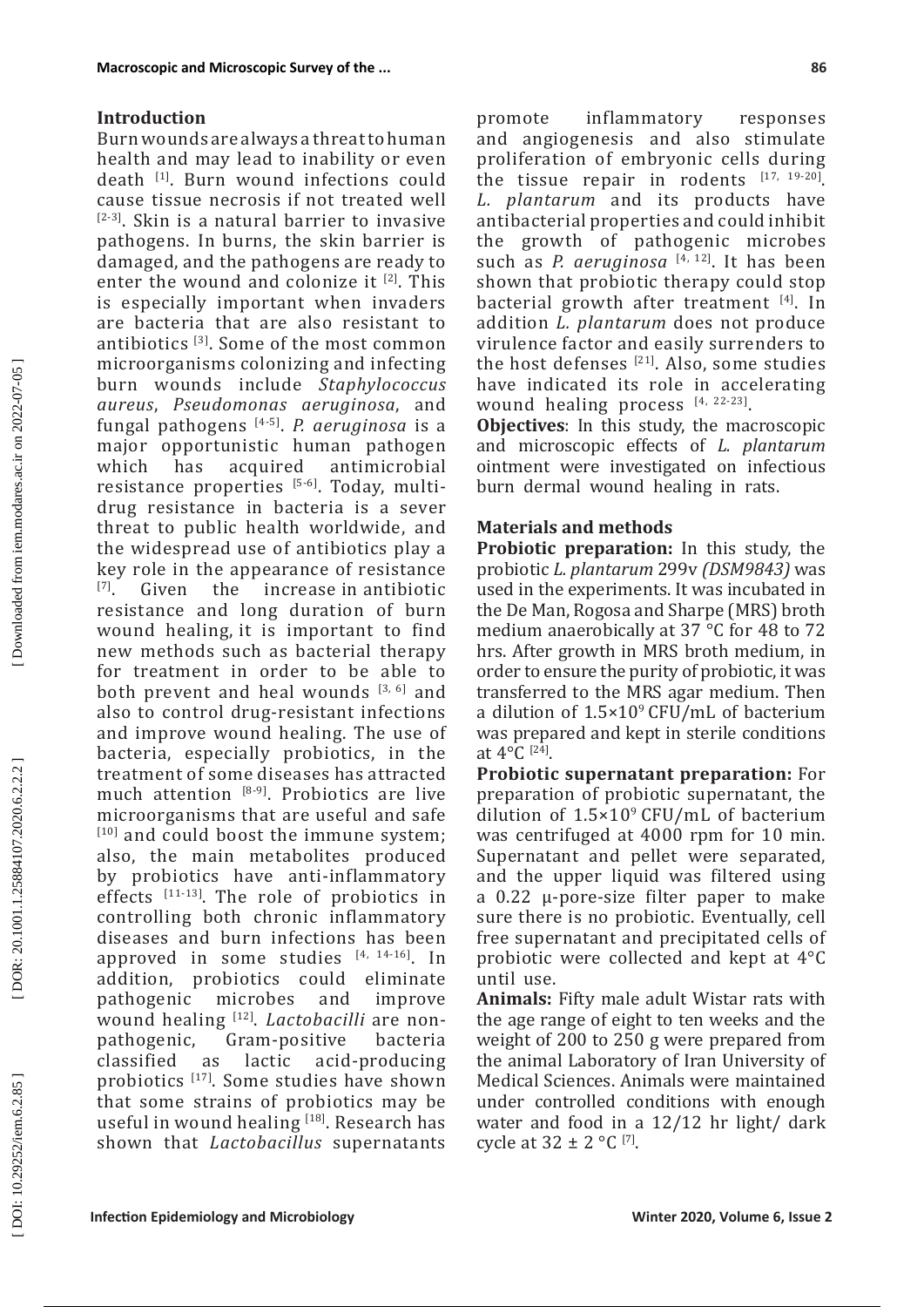**Induction of second-degree burn wound and inoculation of bacteria:** The rats were killed by intraperitoneal injection of xylazine (10 mg/ kg) and ketamine (100 mg/ kg). Then the animals' hair on the dorsal areas was shaved and disinfected with 70% ethanol. In the next step, the dorsal areas of the animals were exposed to a hot steel rod with a temperature of 95°C and a diameter of 2 cm for 10 sec. To prevent the animals from suffering and to reduce their pain, after the induction of wounds, ketamine was injected daily. Twenty four hours after the induction of burn wounds, the wounds were inoculated with 1 mL of MDR *Pseudomonas aeruginosa* clinical strains resistant to carbapenems (1.5×10 8  $CFU/mL$ )<sup>[4]</sup>.

**Animal grouping and treatment for each group:** Twenty-four hours after the induction of infection, all rats were divided into 5 groups (n=10 each) randomly. The wounds in all animals were treated with an eucerin ointment containing different compositions daily for 7 days, and the treatment was performed on each group as follows: the control group received eucerin ointment + 0.9% NaCl (1g:1mL), the imipenem group received eucerin ointment + imipenem (1g:1mg), the l.p group received eucerin ointment + probiotic cell pellet (1g:10<sup>9</sup> CFU/ mL), the s group received eucerin ointment + probiotic supernatant (lg:1mL), and the l.p+s group received eucerin ointment + probiotic cell pellet + probiotic supernatant  $(1g:10^9 \text{ CFU/mL}:1mL).$ 

**Evaluation of the wound healing process:**  All rats were sacrificed through anesthesia using an overdose of xylazine after 7 days of treatment, and the evaluations were conducted as follows.

**Macroscopic assessment of the wounds:** The burn wounds were assessed 24 hrs after the bacterial inoculation or 48 hrs after the induction of burns (before the initiation of treatment: day 0) and again after 7 days of treatment by measuring the wounds size with the naked eye using a ruler.

**Microscopic assessment of the wounds:** After the rats were killed on the seventh day of treatment,  $2 \times 2$  cm of the wound

skin tissue was removed. The dermal tissues were fixed with 10% neutral buffered formalin (NBF) and 8% NaCl overnight. Then dehydration process was performed through a series of graded alcohol, and the slices were paraffinized. Then they were cut by a microtome with 2 μm thickness and stained with Hematoxylin & Eosin (H&E) and trichrome  $[7, 25-26]$ . Morphological assessment was performed blindly (in terms of tissue type and treatment type) by a skilled pathologist. The essential parameters, inflammation, granulation tissue formation, collagen deposition, re-epithelialization, and neovascularization, were evaluated with original magnification of ×20. The microscopic assessment was performed<br>using an Olympus photomicroscope photomicroscope (PROVIS AX70, Japan) equipped with a digital camera (DP11, Japan). Trauma was graded histologically based on a 4-point semi-quantitative rating scale as follows: Inflammation (absent, 0; scant,1; moderate,2; abundant,3), amount of granulation tissue formation (absent, 0; a few, 1; moderate, 3; abundant, 4), collagen deposition (absent, 0; a few, 1; moderate, 3; abundant, 4), reepithelialization (absent, 0; partial, 1; thin, 2; thick, 4), neovascularization (absent, 0; a few, 1; moderate, 2; many, 3)  $1^{27-28}$ .

## **Statistical analysis**

Data were analyzed by SPSS software, Version 20. Comparisons between different groups were performed using One-way ANOVA and Turkey's post hoc tests. The *p*  value < .05 was considered as statistically significant.

## **Findings**

**Wound size examination:** The mean size of the wound was measured and evaluated the day before (0) and after 7 days of treatment (Fig. 1). The findings indicated that after<br>7 days of treatment, the mean wound days of treatment, the mean wound size in the probiotic cell pellet group was significantly lower than in the control (*p* = .001) and imipenem groups ( *p* = .000). Also, the mean size of the wound in the probiotic supernatant group was significantly lower than in the imipenem group  $(p = .04)$ .

Downloaded from iem.modares.ac.ir on 2022-07-05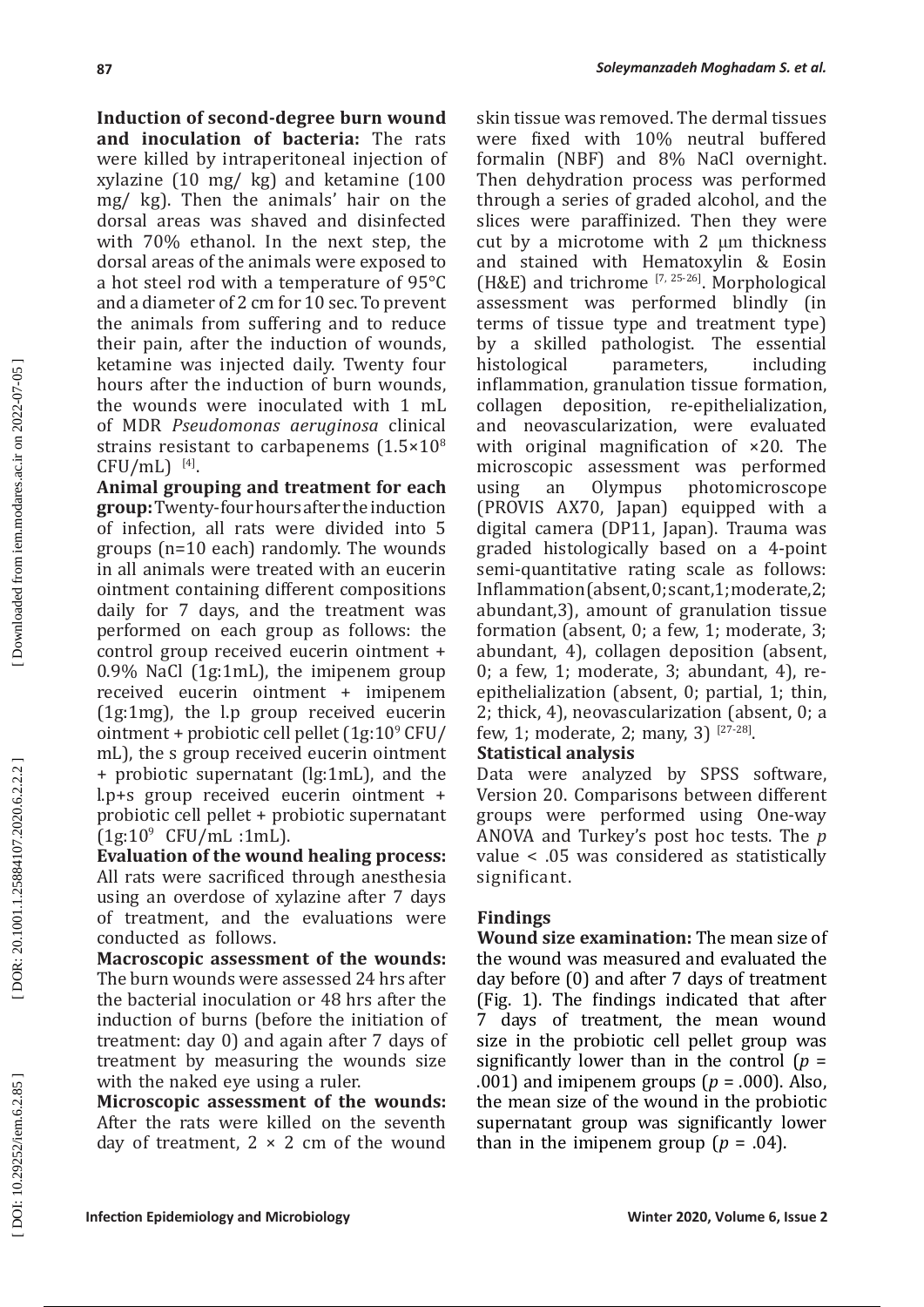

**Figure 1**) Mean size of the burn wounds in 5 groups (n = 10 each) after 7 days of treatment.

Since no significant difference was observed between different groups on Day 0, in order to evaluate the effects of different treatments on wound healing, after 7 days of treatment, the size of the wound was measured again and compared between various groups as follows:<br>According to the results, there were According to the results, there were<br>significant differences between the differences treatment groups, including the l.p and control ( $p = 001$ ), the l.p and imipenem ( $p$ =0.000), and the s and imipenem ( *p* = 0.04) groups. Statistical method of ANOVA was followed by Tukey's post Hoc test.

Table Guide: control, NaCl; imipenem, antibiotic; l.p, probiotic (*L. plantarum* 299v) cell pellet; s, probiotic supernatant; l.p+s, probiotic cell pellet + probiotic supernatant.<br>**Histological examination**: Histological **examination:** parameters such as inflammation, amount of granulation tissue formation, collagen<br>deposition. re-epithelialization. and re-epithelialization. neovascularization were evaluated in all burn wound specimens and delaminated based on the histological scoring system (Table 1).

As shown in Table 1 and Figure 1ae, the epithelialization defect was obviously epithelialization observed in the control group. In this group, re-epithelialization was not completed, and the wound was not closed. In addition,<br>inflammatory cells and fibroblasts inflammatory

infiltration was extensive, and collagen<br>deposition was significant. deposition was

In the imipenem group, epithelium defect<br>was observed with necrosis, cellular necrosis, infiltration was very little, and granulation tissue was observed above the subcutaneous fat. In the probiotic cell pellet group, the re-epithelialization was completed in re-epithelialization the wound, and the thickness increased significantly, indicating that the wound was closed in this group. In addition, cellular infiltration was very little, granulation tissue was observed above the subcutaneous fat, vascular tissue was created increasingly in the bed of the wound, and collagen deposition was significant. In the probiotic supernatant group, accumulation of granulation tissue was moderate, and the re-epithelialization and wound closure were completed. In addition, inflammatory cell and fibroblasts infiltration was observed extensively, and there was collagen deposition in this group. Moreover, in the probiotic cell pellet + probiotic supernatant group, the re-epithelialization was completed in the wound, and the thickness in the epithelial of this group was moderate. In addition, inflammatory cell and fibroblasts infiltration and collagen deposition were demonstrated, and granulation tissue with predominant collagen fibers was observed in this group.

DOR: 20.1001.1.25884107.2020.6.2.2.2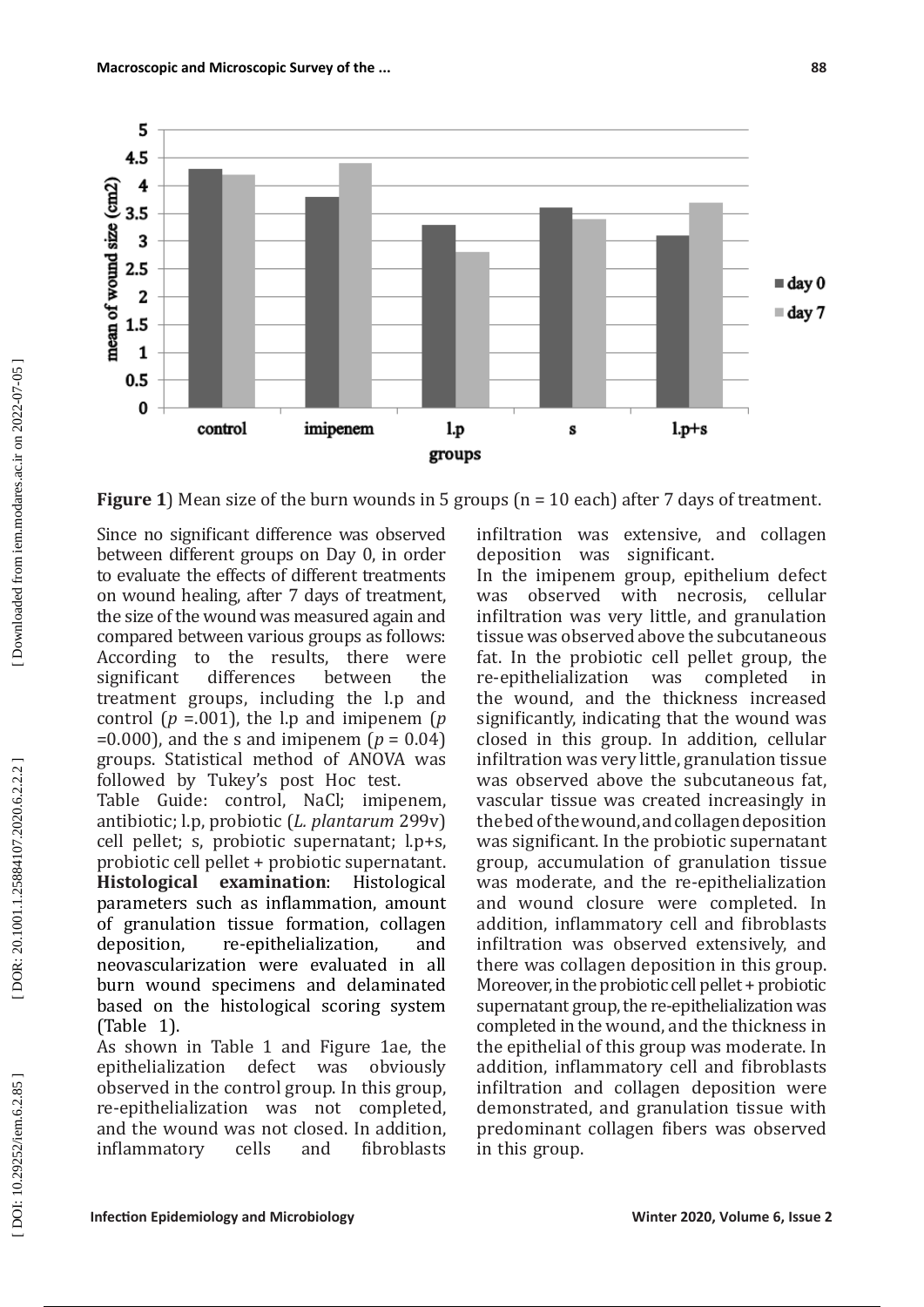**Table 1)** The survey of parameters affecting wound healing in the skin after 7 days of treatment in burned rats (based on the histological scoring system)

| Group                     | Control | Imipenem       | $\mathbf{l}.\mathbf{p}$ | S              | $l.p+s$ |
|---------------------------|---------|----------------|-------------------------|----------------|---------|
| histologic parameters     | Score   |                |                         |                |         |
| Inflammation              |         | 3              | $\overline{2}$          | 2              |         |
| <b>Granulation tissue</b> |         | 0              | 3                       | 2              | 3       |
| Collagen deposition       |         | $\theta$       | 3                       | 2              |         |
| Re-epithelialization      |         | $\overline{0}$ | 3                       | $\overline{2}$ | 2       |
| Neovascularization        |         |                | 3                       |                |         |



**Figure 2)** Photomicrograph of skin sections after 7 days of treatment in burned rats by H&E staining and X20 magnification.

Inflammation and collagen deposition in the control group (a), Extensive inflammation and low granulation tissue in the imipenem group (b), Re-epithelialization, granulation tissue,<br>collagen deposition, neovascularization, neovascularization, and inflammation in the probiotic cell pellet group (c), Re-epithelialization, granulation tissue, collagen deposition, and inflammation in the probiotic supernatant group (d), Reepithelialization, granulation tissue, collagen deposition, and inflammation in the probiotic cell pellet + probiotic supernatant group (e).

### **Discussion**

In this study, macroscopic and microscopic assessments of the wounds indicated that wound healing in the areas treated with *L. plantarum* were more than in the control and antibiotic groups. Previous research has shown that topical application of lactic acid bacteria as probiotic could prevent the colonization of pathogens and wound infection by different mechanisms [3, 29-30] associated with wound healing.

In the current study, the mean size of the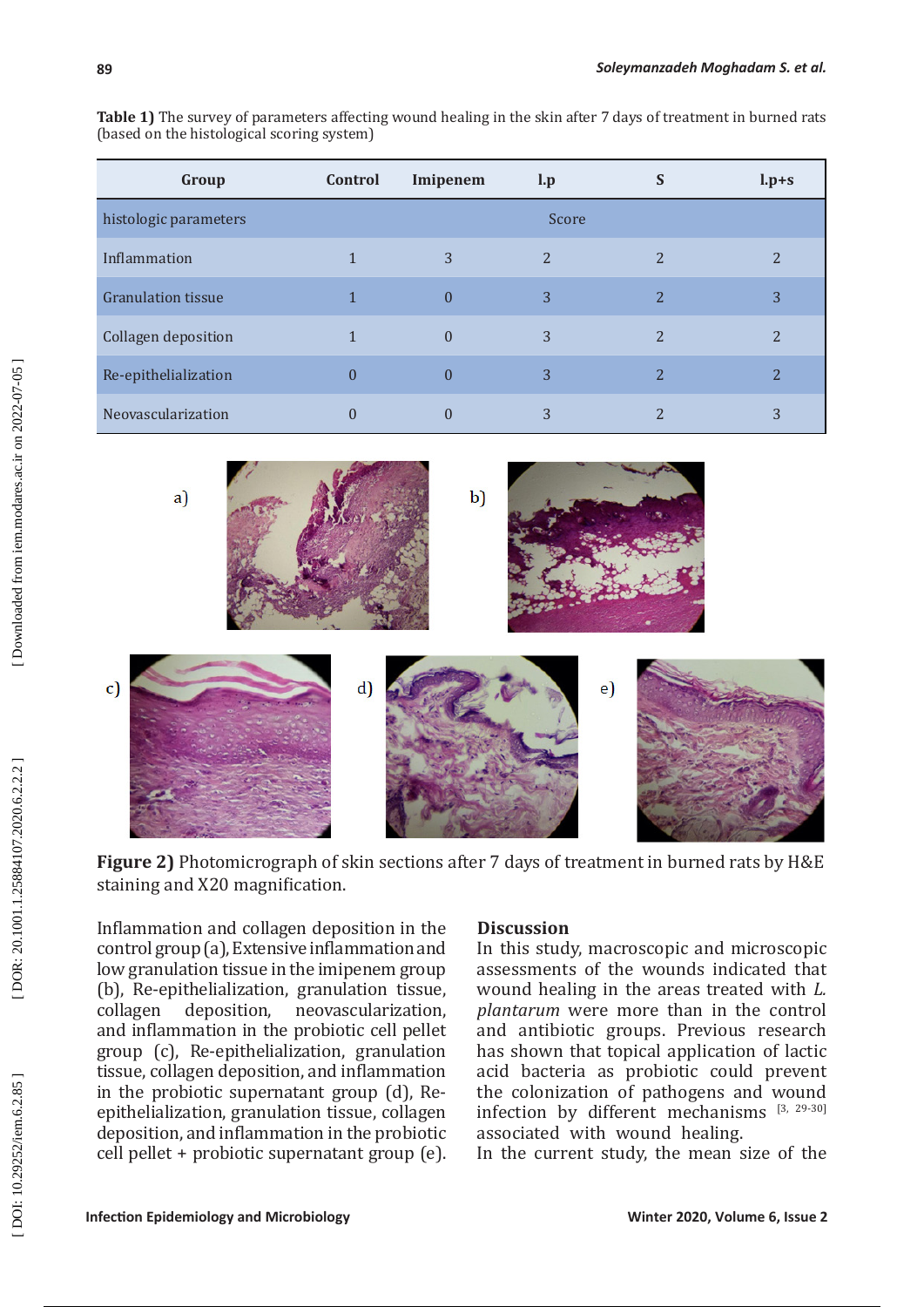burn wounds in the *L. plantarum* group was less than in the control and antibiotic groups after 7 days of treatment. Also, the mean size of the burn wounds was less in the probiotic cell pellet recipient group in comparison with probiotic supernatant group. In this regard, in a study on patients with second and 3rd-degree burn wounds, Peral et al. (2019) showed that dermal treatment with *L. plantarum* may reduce the bacterial count in the wounds  $^{[31]}$ .

Also, Carol Nhan et al. (2017) indicated that *L. plantarum* could reduce the *S. aureus* and *P. aeruginosa* growth in the wounds [32]. Moreover, the use of lactic acid bacteria as probiotic may accelerate wound healing process and reduce infection by different mechanisms [29]. *L. plantarum* could accelerate wound healing process by reducing the duration of inflammatory response [33]. Probiotics have the ability to naturally stimulate the skin's immune response, thereby enhancing skin repair and healing  $^{[34]}$ . Also, one of the functional mechanisms of probiotic is their ability to rival with pathogenic bacteria [35]. Therefore, it seems that wound healing is better done using probiotic bacteria. But when bacteria are not present and bacterial supernatant is used, there is no competition between probiotics and pathogens. Although in macroscopic observation, better results were expected in terms of wound closure in the probiotic cell pellet + probiotic supernatant group, the wound tissue analysis results showed epithelial thickness and skin healing. By producing lactic acid, hydrogen peroxide, and acetic acid, probiotics play a key role in inhibiting the pathogens growth  $[36]$ . In this study, the wound closure was less in the imipenem group than in the control group, while this antibiotic is commonly used in the treatment of burn wounds nowadays. In fact, inappropriate use of antibiotics could cause antibiotic resistance in bacteria [37]. However, more research is needed about this issue. In the current study, some skin histological factors were evaluated, and it was found that re-epithelialization, granulation tissue formation, and collagen deposition were better in the probiotic cell pellet group than

in the control and imipenem groups. In this regard, Barzegari et al. (2017) indicated that 3, 7, and 14 days after the burn induction, the rate of epithelialization was higher in the *L. acidophilus* group than in the control group [3].

In another study on the use of *L. rhamnosus*  ointment for second-degree burn wound in rat in 2018, it was determined that *L. rhamnosus* elevated the rate of fibroblastic migration and re-epithelialization in the wound [15] . In addition, local application of *L. plantarum* could promote wound healing by enhancing collagen synthesis; also, probiotic could increase the number of fibroblasts and TGF-β level. TGF-β is an important peptide which controls wound healing, migration of inflammatory cells to the wound, and promotion of collagen  $[12, 38]$ . Therefore, *L. plantarum* may be a safe, effective, and inexpensive alternative to wound healing.

 Also, in this study, it was found that inflammation was less in all *L. plantarum* treated groups compared to the group receiving antibiotic (Table1). This result is in accordance with the results of the previous studies indicating that some strains of probiotics have anti-inflammatory effects [3, 39-40]. Also, Benedetta Cinque et al. (2011) said that probiotics could increase collagenesis and hyaluronic acid, which aid to reduce inflammation and heal wound  $[4]$ .

## **Conclusion**

Overall, the macroscopic results of this study supported the microscopic findings and determined that the mean size of the burn wounds in the *L. plantarum* group was less than in the control and imipenem groups after 7 days of treatment, and in the same day, histological parameters related to skin repair were better in the probiotic group than in the control and antibiotic groups. Also, inflammation in the probiotic cell pellet group was less than in the control and antibiotic groups.

**Acknowledgments:** The authors thank Mr. Hossein Noori Mazandarani in animal laboratory of Iran University of Medical Sciences.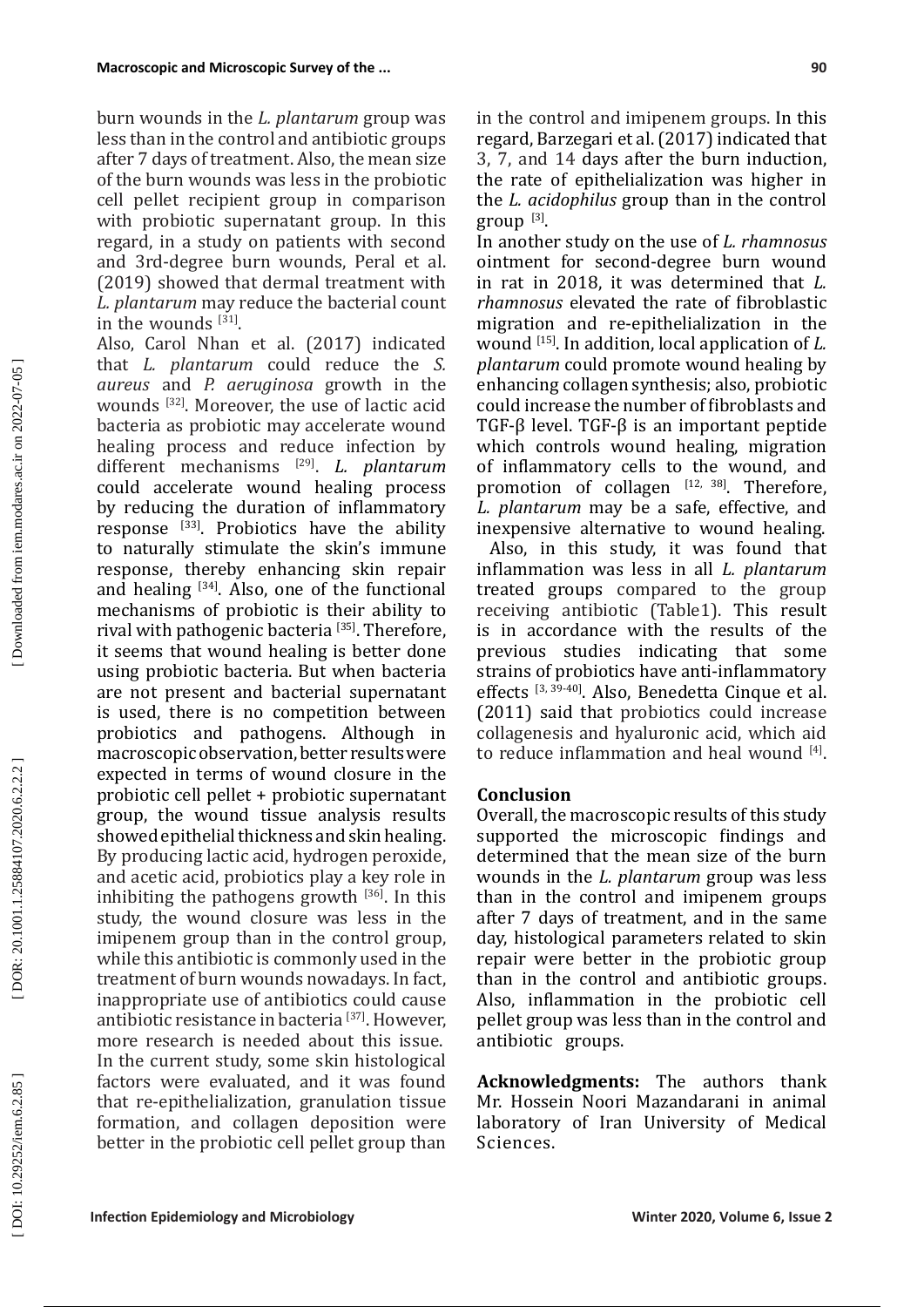**Ethical Permissions:** This study performed with ethical code IR.IUMS.REC 1396.30857. **Conflicts of interest:** The authors declare they have no conflict of interests.

**Authors Contribution:** Conceptualization: SSM, MN; Data curation: SSM, MN; Formal analysis: SRK, Funding acquisition: MN; Investigation: All Authors; Methodology:<br>SSM, TMS, FH, SRK, MA; Project SSM, TMS, FH, SRK, MA; Project administration: MN; Writing-original draft: SSM, RO; Writing-review and editing: SSM,

MN.<br>**Fundings: Fundings:** The study was financially supported by Iran University of Medical Sciences with grant number 30857. **Consent to participate:** Not applicable.

# **References**

- 1. Rybarczyk MM, Schafer JM, Elm CM, Sarvepalli S, Vaswani PA, Balhara KS, et al. A systematic review of burn injuries in low-and middle-income countries: Epidemiology in the WHO-defined African Region. Afr J Emerg Med. 2017; 7(1):30-7.
- 2. Tahir SM, Makhdoom A, Awan S, Ali SA. Role of probiotics in the management of burns patients,World J Med Sci. 2014; 11(3):417-21.
- 3. Barzegari AA, Hashemzaei M, Majdani R, Alihemmati AR. Effects of topical treatment of second-degree burn wounds with Lactobacillus acidophilus on the wound healing process in male rats. Pharm Biomed Res. 2017; 3(3):23- 30.
- 4. Benedetta Cinque, Cristina La Torre, Esterina Melchiorre, Giuseppe Marchesani, Giovanni Zoccali, Paola Palumbo,et al. Use of Probiotics for Dermal Applications. Probiotics, Microbiology Monographs. 2011.
- 5. Church D, Elsayed S, Reid O, Winston B, Lindsay R. Burn wound infections. Clin Microbiol Rev. 2006; 19(2):403-34.
- 6. Japoni A, Farshad S, Alborzi A.

Pseudomonas aeruginosa: Burn infection, treatment, and antibacterial resistance. Iran Red Crescent Med J. 2009; 11(3):244-53.

- 7. Soleymanzadeh Moghadam S, Fagheei Aghmiyuni Z, Mohammad N, Anissian A, Azimi M, Majidpour A, et al. Survey of the effect of granulocyte -colony -stimulating factor (G CSF) on bacterial translocation and wound healing in burned mice. Arch Trauma Res. 2019; 8(3):149-54.
- 8. Lee MC, Lin LH, Hung KL, Wu HY. Oral bacterial therapy promotes recovery from acute diarrhea in children. Acta Paediatr Taiwan. 2001; 42:301-5.
- 9. Felgner S, Kocijancic D, Frahm M, Weiss S. Bacteria in cancer therapy: Renaissance of an old concept. Int J Microbiol. 2016; 2016: 8451728.
- 10. Araya M, Morelli L, Reid G, Sanders M, Stanton C, Pineiro M. Joint FAO/ WHO Working Group report on drafting guidelines for the evaluation of probiotics in food. London, Canada: World Health Organization; Food and Agriculture Organization of the United<br>Nations. 2002.
- Nations, 2002<br>11. Sekhar MS. Unnikrishnan M, Vijayanarayana K, Rodrigues GS, Mukhopadhyay C. Topical, application/ formulation of probiotics: Will it be a novel treatment approach for diabetic foot ulcer? Med Hypotheses. 2014; 82(1):86-8.
- 12. Salaran M, Oryan A, Nikahval B, Kamali A, Ghaemi M, Abbasi-Teshnizi F, et al. Topical application of Lactobacillus plantarum on burn wound healing in diabetic rats. Iran J Vet Surg. 2019; 14(1);60-72.
- 13. Yuying Liu, Alookaran JJ, Rhoads JM. Probiotics in autoimmune and inflammatory disorders. Nutrients. 2018; 10(10):1537.
- 14. Lavasani S, Dzhambazov B, Nouri M, Fåk F, Buske S, Molin G, et al. A novel probiotic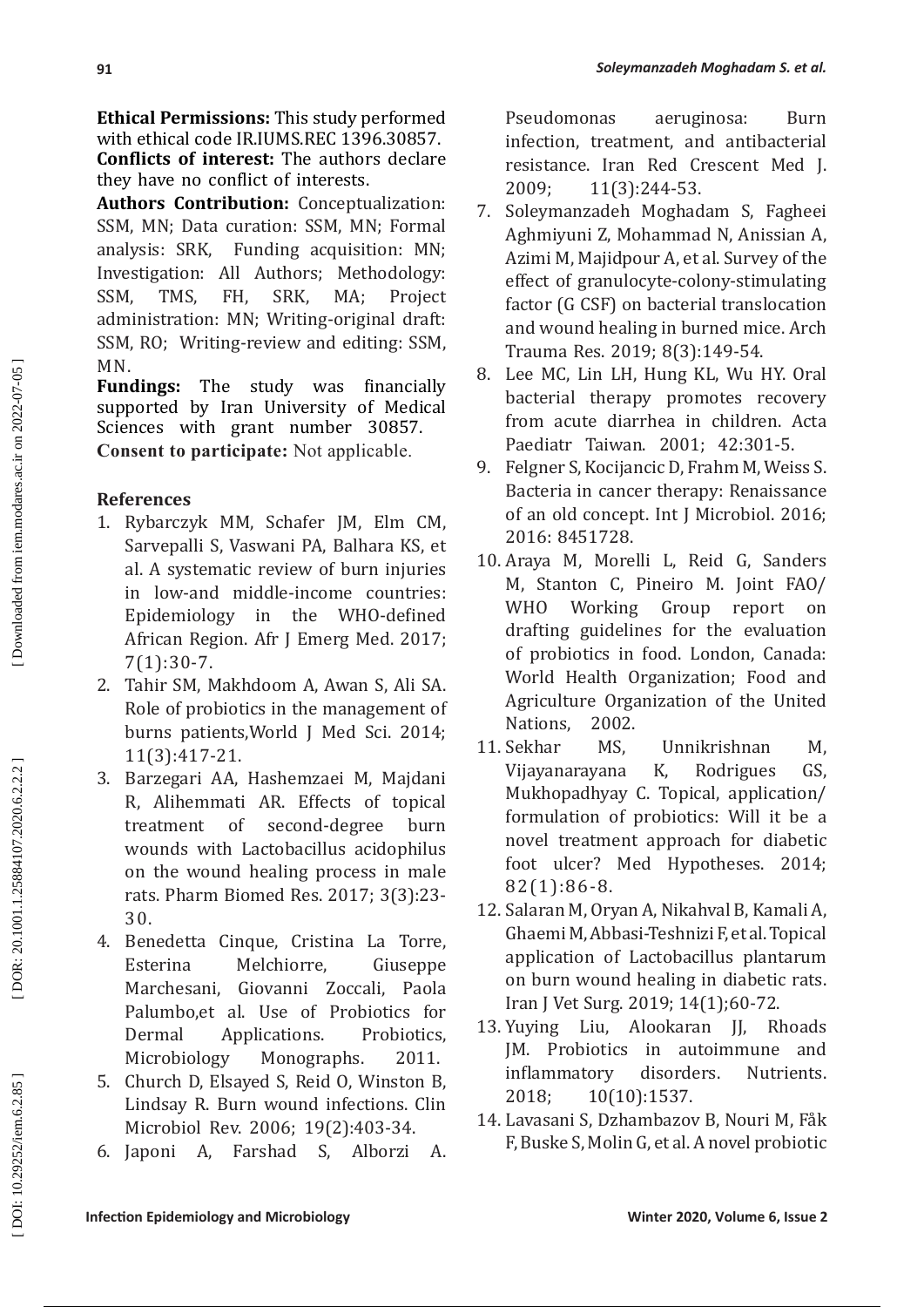mixture exerts a therapeutic effect on experimental autoimmune encephalomyelitis mediated by IL-10 producing regulatory T cells. PLoS One. 2010; 5(2):e9009.

- 15. Barzegari AA, Hashemzaei1 M, Alihemmati AR, Soltani S, Naseri B. Effects of Lactobacillus rhamnosus (ATCC 7469) ointment on second-degree burn wound in Wistar rat. J Bas Res Med Sci. 2018; 5(1):1-9.
- 16. Della Riccia D, Bizzini F, Perilli M, Polimeni A, Trinchieri V, Amicosante G, et al. Anti inflammatory effects of Lactobacillus brevis (CD2) on periodontal disease. Oral Dis. 2007; 13:376-85.
- 17. Al-Mathkhury HJF, Al-Aubeidi HJAR. Probiotic effect of Lactobacilli on mice incisional wound infections. Journal of Al-Nahrain University. 2008; 11(3):111-6.
- 18. Guarino A, Canani RB, Spagnuolo MI, Albano F, Di Benedetto L. Oral bacterial therapy reduces the duration of symptoms and of viral excretion in children with mild diarrhea. J Pediatr Gastroenterol Nutr. 1997; 25(5):516-9.
- 19. Halper J, Leshin L, Lewis S, Li W. Wound healing and angiogenic properties of supernatants from Lactobacillus cultures. Exp Biol Med. 2003; 228(11):1329–37.
- 20. Li W, Brackett B, Halper J. Culture supernatant of Lactobacillus acidophilus stimulates proliferation of embryonic cells. Exp. Biol. Med. 2005; 230(7):494– 500.
- 21. Valdez J, Peral M, Rachid M, Santana M, Perdigon G. Interference of Lactobacillus plantarum with Pseudomonas aeruginosa in vitro and in infected burns: The potential use of probiotics in wound treatment. Clin Microbiol Infect. 2005; 11(6):472-9.
- 22. Heydari Nasrabadi M, Tajabadi Ebrahimi M, Dehghan Banadaki Sh, Torabi Kajousangi M, Zahedi F. Study of

cutaneous wound healing in rats treated with Lactobacillus plantarum on days 1, 3, 7, 14 and 21. Afr J Pharm Pharmaco. 2011; 5(21):2395-401.

- 23. Ebrahimi TM, Ouwehand AC, Hejazi MA, Jafari P. Traditional Iranian dairy products: A source of potential probiotic lactobacilli. Afr J Microbiol. 2011; 5(1):20- 7.
- 24. Goudarzvand M, Rasouli Koohi S, Khodaii Z, Soleymanzadeh Probiotics Lactobacillus plantarum and bifidobacterium B94: cognitive function in demyelinated model. Med J Islam Repub Iran. 2016; 30:391.
- 25. Greenhalgh DG, Sprugel KH, Murray MJ, Ross R. PDGF and FGF stimulate wound healing in the genetically diabetic mouse. Am J Pathol. 1990; 136(6):1235-46.
- 26. Eroglu E, Agalar F, Altuntas I, Eroglu F. Effects of granulocyte-colony stimulating factor on wound healing in a mouse model of burn trauma. Tohoku J Exp Med. 2004; 204(1):11-6.
- 27. Abramov Y, Golden B, Sullivan M, Botros SM, Miller JJ, Alshahrour A, et al. Histologic characterization of vaginal vs. abdominal surgical wound healing in a rabbit model. Wound Rep Reg. 2007; 15(1):80-6.
- 28. Greenhalgh DG, Spruge KH, Murray MJ, Rosst R. PDGF and FGF stimulate wound healing in the genetically diabetic mouse. Am J Pathol. 1990; 136(6):1235-46.
- 29. Hansen JE, Jespersen LK. Wound or tissue dressing comprising lactic acid bacteria. US Patent 0143447 A1, 2010.
- 30. Prince T, McBain AJ, O'Neill CA. Lactobacillus reuteri protects epidermal keratinocytes from Staphylococcus aureus-induced cell death by competitive exclusion. Appl Environ Microbiol. 2012; 78(15):5119-26.
- 31. Peral MC, Huaman Martinez MA, Valdez JC. Bacteriotherapy with Lactobacillus plantarum in burns. Int Wound J. 2009;